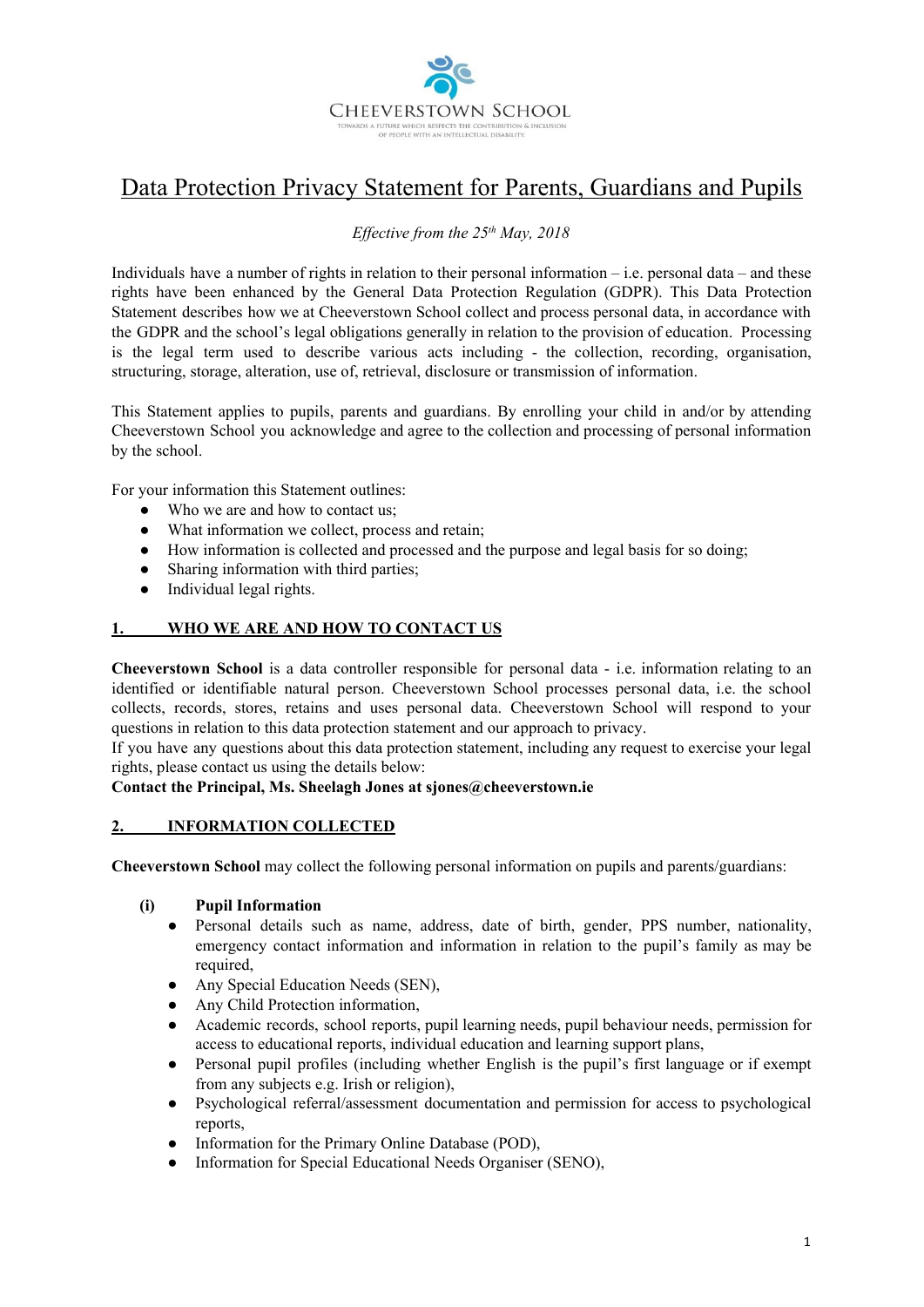- Information for TUSLA (the Child and Family Agency) and/or the Health Service Executive (HSE),
- Attendance records and explanatory notes in relation to absences,
- Disciplinary records including notes that may be held by the teacher(s), incident and accident reports, investigations and sanctions if imposed,
- Permission notes in respect of school activities e.g. school tours/trips and outings, extra-curricular activities, (including Curricular, RSE/Stay Safe Programme(s)),
- Photographs and recorded images of pupil(s) (including at school events),
- School Transport information,
- CCTV footage and other information obtained through electronic means,

# **(ii) Sensitive Personal Information – Pupils**

**Cheeverstown School** may collect and process the following special categories of more sensitive personal information such as:

- Information about a pupil's health, medical certificates, medical needs, allergies and consent for administration of medicine.
- Information about a pupil's behavioural needs and the support systems in place e.g. PSP.
- Religious belief and confirmation of engagement or not in Religious Sacraments,
- Membership of the Traveller Community,
- Racial or Ethnic origin.

# **(iii) Parent / Guardian Information**

**Cheeverstown School** may collect and process the following personal information from parents/guardians such as:

- Contact details of parent / guardian e.g. name, address, email address, telephone number(s)
- Information regarding legal orders in respect of any family law disputes in respect of guardianship, custody or access,
- Occupation and nationality,
- Number of children, position of pupil(s) in family,
- Consent in respect of medical/other emergencies,
- Consent in respect of school activities e.g. school tours/trips and outings, extra-curricular activities,
- Consent to publish photographs and schoolwork of pupils on school website / print media etc,
- Records, correspondence or notes arising from interaction with Parents / Guardians,

# **3. PURPOSE & LEGAL BASIS FOR COLLECTING & PROCESSING INFORMATION**

**Cheeverstown School** collects and processes personal information (as listed above) about pupils and parents / guardians for a variety of purposes and relies on a number of legal grounds to do so. Cheeverstown School requires this information to perform our duties and responsibilities and to comply with our legal and statutory obligations. In addition, Cheeverstown School requires this personal information to pursue the legitimate interests of the school and our dealings with relevant third parties (see below). The legitimate interests upon which we rely is the effective operation and management of Cheeverstown School and managing the education and welfare needs of our pupils. Cheeverstown School processes personal data on the basis of the following lawful purposes:

## **a) Legal Obligation**

**Cheeverstown School** collects and process personal information to comply with our legal and statutory obligations, including, but not limited to those under the Education Act 1998 (as Amended), the Education (Welfare) Act 2000, the Education for Persons with Special Needs (EPSEN)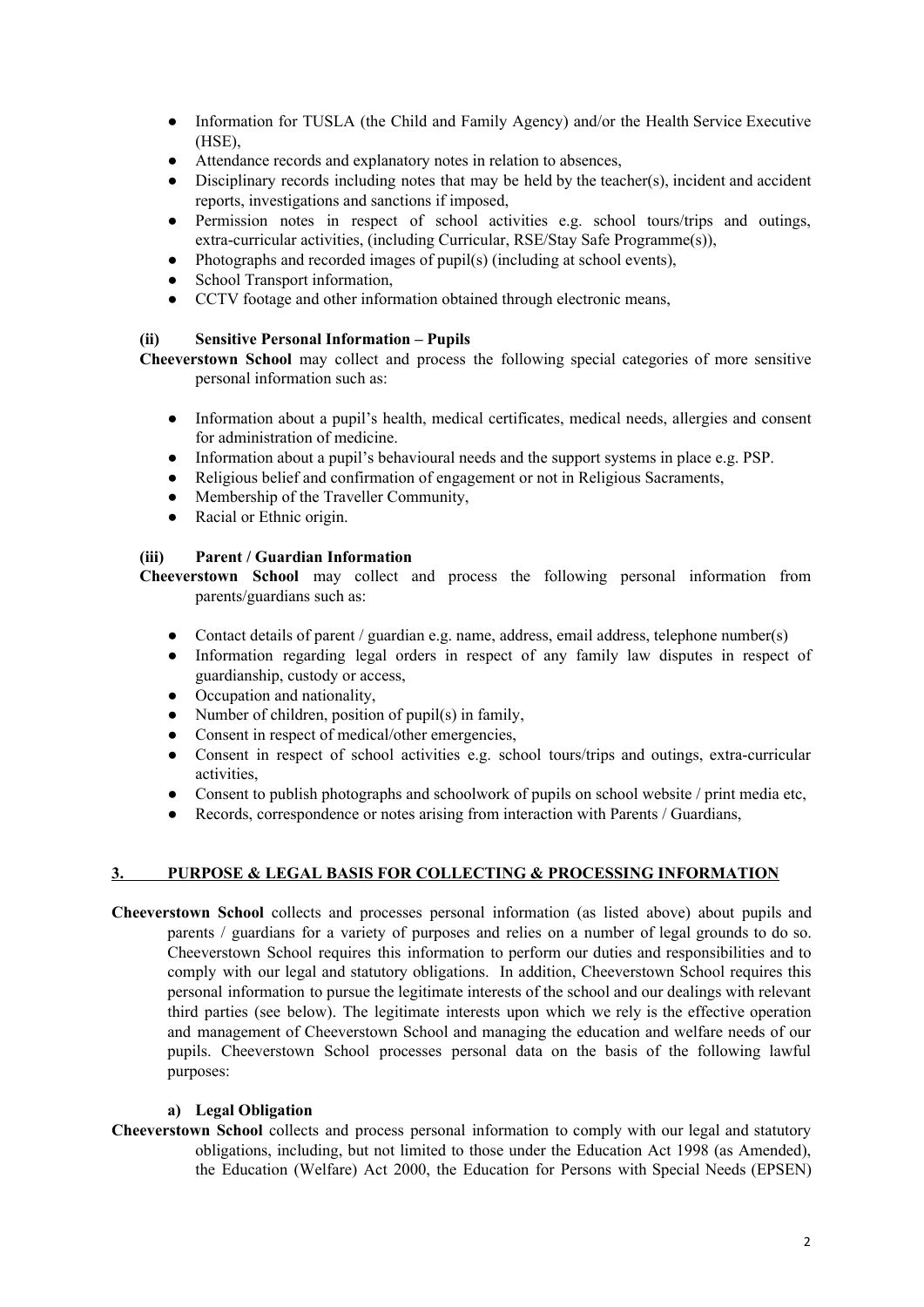Act 2004, the Health Act 1947, the Children First Act 2015, the Child Protection Procedures for Primary and Post-Primary Schools 2017, the Teaching Council Acts 2001-2015 and Safety Health and Welfare at Work legislation

# **b) Legitimate Interests**

**Cheeverstown School** may also process personal information to:

- Enable Pupils to develop to their full potential and meet the educational, social, physical and emotional requirements of the pupil,
- Enable Parents and Guardians to be contacted in the case of emergency, school closures and to inform Parents and Guardians of their child's educational progress,
- Secure and benefit from the support and services of relevant third parties.

# **c) Consent**

**Cheeverstown School** sometimes process some of pupils' personal information with consent e.g. photograph which may be displayed on the school's website or on social media platforms or in the print media. Please note that consent can be withdrawn at any time by contacting the school.

# **4. HOW PERSONAL INFORMATION IS COLLECTED**

# **(i) Pupils**

**Cheeverstown School** collect personal information about pupils through the enrolment process and/or through expressions of interest in relation to enrolment. Additional information is collected from third parties, including former schools and through school activities and general interaction(s) during the course of the pupil's time at Cheeverstown School.

## **(ii) Parents and Guardians**

**Cheeverstown School** collect personal information about parents and guardians through the enrolment process or expressions of interest for enrolment. We collect additional personal information through general interaction during the course of the pupil's time at Cheeverstown School.

## **5. INFORMATION AND THIRD PARTIES**

**Cheeverstown School** may receive from, share and/or transfer information to a range of third parties such as the following:

- *The Department of Education and Skills*
- *● TUSLA / the Child and Family Agency*
- *The National Council for Special Education*
- *National Educational Psychological Service (NEPS)*
- *Department of Social Protection and/or other state benefit providers*
- *An Garda Síochána*
- *● Multi-disciplinary Team*
- *● Residential and Respite Services*
- **●** *School Insurance Provider*
- **●** *Third Party Service Providers*: We may share personal information with third party service providers that perform services and functions at our direction and on our behalf such as our accountants, IT service providers including, printers, lawyers and other advisors, and providers of security and administrative services, including data processing service providers.

## **6. DATA RETENTION**